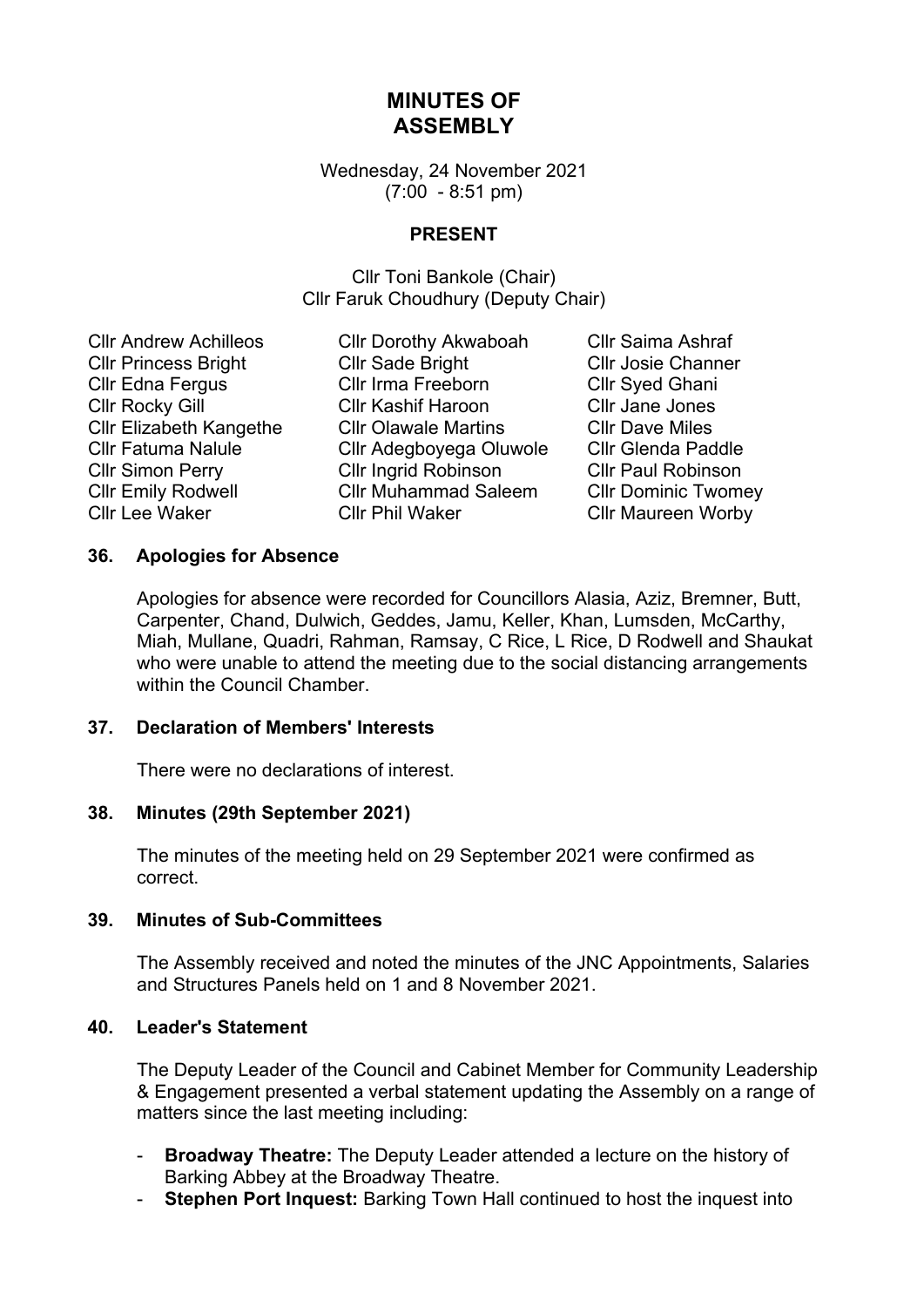the murders of Daniel Whitworth, Jack Taylor, Anthony Walgate and Gabriel Kovari;

- **Winter Lantern Parade**: Over 6,000 residents attended the Winter Lantern Parade to celebrate the 100<sup>th</sup> anniversary of the Becontree Estate:
- **Women's Empowerment Month:** The 7th Women's Empowerment month and Women's Empowerment Awards would be taking place in March 2022. The Deputy Leader encouraged applications for the Women's Empowerment Awards to be submitted to the Cabinet Member for Employment, Skills and Aspiration;
- **Interfaith Week:** The Deputy Leader was pleased to address a reception during Interfaith Week and took the opportunity to pay tribute to the role of faith communities throughout the pandemic
- **Employer of the Year –Investors in People (IIP) Gold:** The Council had been shortlisted for the Employer of the Year awards for IIP Gold. Although the Council had not won the award, the Deputy Leader congratulated the Managing Director, Strategic Director, Law and Governance, and the Director of Workforce Change for their hard work;
- **Looking forward to 2022:** 2022 was looking positive already with various projects underway including:
	- $\sim$  Work was underway to build two new film studios:
	- o Progress was being made to bring three famous food markets to the Borough (Smithfield's meat, Smithfields fruit and flower and Billingsgate fish markets).
	- $\circ$  The borough was building one in five of all affordable homes in London with eight out of ten homes going to local residents;
	- o The East End Women's Museum was planning to open its doors for the first time;
	- o An extension to the Thames Clipper Service to include Barking; and
	- o A new railway station being built at Barking Riverside.
- **Christmas:** The Deputy Leader thanked everyone who would be working over the Christmas period this year.

The Cabinet Member for Social Care and Health Integration also provided an update on the current COVID-19 situation in the Borough. The Cabinet Member advised that it had been 21 months since the pandemic started and, in that time, 584 residents from the borough had sadly passed away. Currently there were 80 new cases a day, an increase of 30 since the last meeting of the Assembly.

It was noted that, disappointingly, only 55% of local residents had received two COVID vaccinations against a national average of 80%. Nationally, 26% had received their booster jab while only 12% had received it in the Borough. The Cabinet Member encouraged residents to take up the vaccination offer as soon as possible to help prevent the spread of COVID-19.

# **41. Appointments**

There were no appointments.

# **42. Appointment of Statutory Scrutiny Officer**

The Strategic Director for Law and Governance introduced a report on the appointment of a statutory Scrutiny Officer.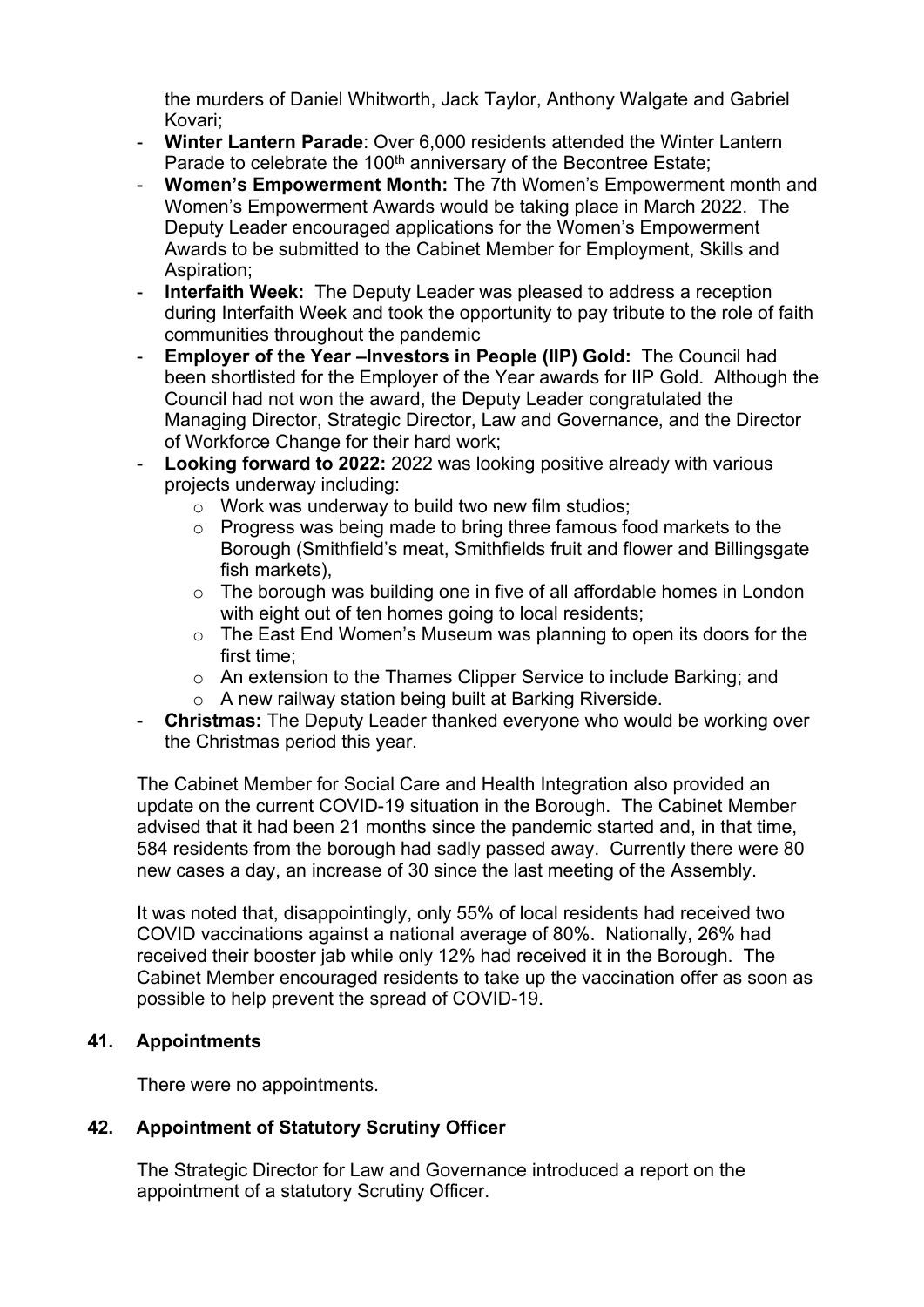The Council must designate one of its officers to discharge the functions of statutory Scrutiny Officer, as required under section 9FB of the Local Government Act 2000 (amended by the Localism Act 2011).

The Strategic Director advised that the former Director of Strategy and Participation was the designated statutory Scrutiny Officer prior to leaving the Council at the end of August 2021. The statutory Scrutiny Officer cannot be the Council's Head of Paid Service (Chief Executive), the Monitoring Officer (Strategic Director, Law and Governance) or the Chief Finance Officer (Finance Director).

Henry Gregg was recently appointed as Interim Director of Strategy and Culture and it was proposed that he be designated as the Council's statutory Scrutiny **Officer** 

The Assembly **resolved** to agree to designate Henry Gregg, Interim Director of Strategy and Culture, as the Council's statutory Scrutiny Officer.

### **43. Member Champions' Annual Report 2020/21**

The Cabinet Member for Social Care and Health Integration introduced the 2020/21 annual report on the work of the Member Champions.

On 18 February 2018 Assembly agreed new governance arrangements including the establishment of Member Champion roles. Councillor Irma Freeborn and Councillor Chris Rice were appointed as Member Champions for Quality of Care and for Mental Health respectively in December 2018 and Councillor Andrew Achilleos as Member Champion for Climate Change in May 2020.

The Cabinet Member advised that the Member Champion for Quality of Care had faced a difficult year as she was unable to visit the care homes due to the pandemic, however she had volunteered for BD CAN in order to continue supporting residents. Similarly, the Member Champion for Mental Health had undertaken several activities and joined forums to keep in touch with residents during the pandemic.

The Cabinet Member commented that the pandemic had shown how many of the Borough's residents had underlying issues with mental health requiring extra support, which unfortunately meant increased waiting times for those seeking help.

Councillor Achilleos addressed the Assembly on climate change issues which included:

- The effects of climate change becoming more evident in the Borough with the recent flash floods and a tornado;
- The COP26 conference in Glasgow, the outcomes of which he felt were modest at best;
- That while the Government was failing to meet environmental targets, the Council was excelling by retrofitting over 18,000 properties, internal and external wall insulation, heat pump technology and solar panels.
- The development of a Borough walking and cycling strategy;
- The 'Wild and Free' scheme that had come to life with the help of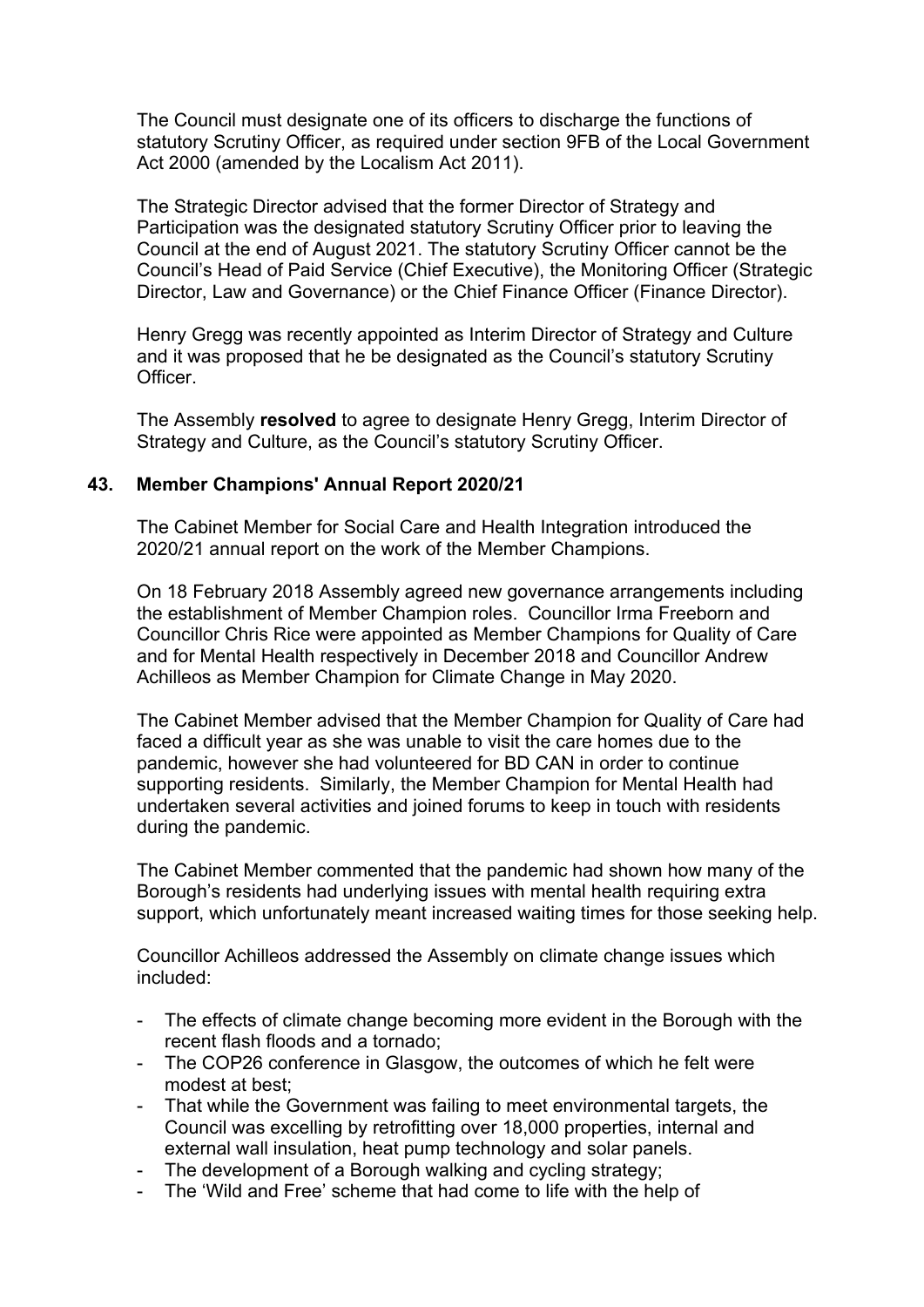Eastbrookend Country Park Rangers; and

- The launch of a new website for the County Parks (barkinganddagenhamcountryparks.com)

The Assembly **resolved** to note the Annual Report of Member Champions for 2020/21.

### **44. Local Safeguarding Adults' Board Annual Report 2020/21**

The Cabinet Member for Social Care and Health Integration introduced the Local Safeguarding Adults' Board Annual Report 2020/21.

The Annual Report described the work and priorities of the Barking and Dagenham Safeguarding Adults Board (SAB) from April 2020 to March 2021. It set out how the Board had worked to improve the protection of vulnerable adults across the Borough along with its achievements and key priorities for the future.

The Annual Report was agreed by the Safeguarding Adults Board at its meeting on 20 October 2021 and was presented and discussed at the Health and Wellbeing Board on 9 November 2021.

In response to questions, the Cabinet Member advised that there was no direct correlation between isolation and access to GP services within the borough.

The Assembly **resolved** note the Safeguarding Adults' Board Annual Report for 2020/21.

# **45. Corporate Parenting Annual Report 2020/21**

The Cabinet Member for Social Care and Health Integration introduced the Corporate Parenting Annual Report 2020/21.

The annual report provided an overview of what the Council was doing well, key achievements in the last year, the key challenges and plans to address those challenges in 2021/22 and beyond.

The Cabinet Member gave a summary of the key achievements in 2020/21, which included:

- $\triangleright$  Strong and effective senior leadership with an unrelenting focus on improving outcomes for vulnerable children, young people, and their families;
- Lead Member led Corporate Parenting Group going from strength to strength with honest conversations with children, young people, foster carers, and partners resulting in better understanding of experiences, what needs to be different and agreed actions for improvement;
- $\triangleright$  Further work to do, but continued improvement in partnership working, with education and health outcomes improving;
- $\triangleright$  Innovative and exciting Specialist Intervention Service continues to develop interventions that reflect children, young people and community needs to help keep children in their families or return home;
- $\triangleright$  For those children in care, a strong in-house fostering service supported by the Mockingbird programme continues to keep placements stable and responding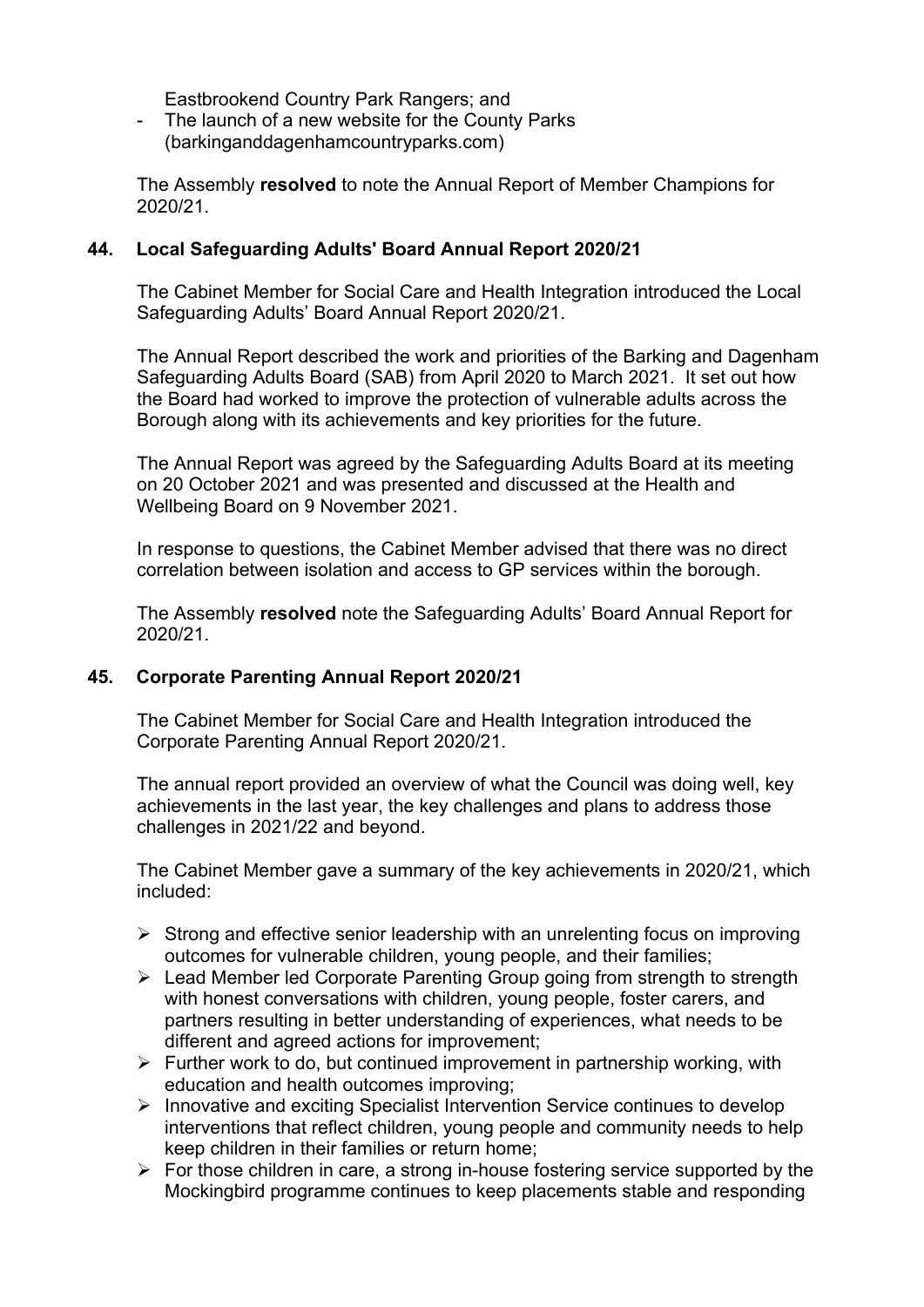to the variety of needs of our children, with stronger Independent Reviewing Officer (IRO) footprint evident.;

- $\triangleright$  Effective Virtual School during the pandemic demonstrating good outcomes for children in care and care leavers; and
- $\triangleright$  Work with care leavers underpinned by "no expiry date" ethos for our care and support offered, with strengthening relationships, good rates of keeping in touch, and celebration of their achievements.

The Assembly **resolved** to note the Corporate Parenting Annual Report for 2020/21 and the plans for 2021/22.

### **46. Adoption Annual Report 2020/21**

The Cabinet Member for Social Care and Health Integration introduced a report on the Adoption Annual report 2021.

The adoption functions of Tower Hamlets, Newham and Barking and Dagenham were delegated on 1 October 2019 to the London Borough of Havering within terms drawn up in a detailed partnership agreement. Adopt London East (ALE) formally commenced operational activity on that date.

An Adoption Service review in Barking and Dagenham was undertaken in August 2020 and an area for improvement was identified in relation to contract monitoring meetings and performance metrics. The Cabinet Member advised that the report before Assembly verified the processes that were now in place to ensure formal assessment against targets, holding ALE to account on overarching contract performance.

The Cabinet Member stated that ALE had been operational for 18 months, with 12 of those months being in Covid related lockdown. Despite that much had been achieved:

- The highest rate of children placed in all London Regional Adoption Agencies (RAA's);
- Adopter approval in line with or higher than all London RAA's;
- A large increase in the percentage of black and LGBT adopters;
- A new adopter support offer, both locally and pan London;
- A Covid support offer independently evaluated as outstanding and praised by the DfE;
- Rapid response to Covid including quick development of online training and support
- A productive partnership with We are Family delivering webinars and podcasts as well as direct support; and
- A clear and positive website showcasing work.

In response to a question, the Cabinet Member advised that one of the biggest challenges the Council faced currently was to get siblings adopted together as many larger families were now being presented to the Council.

The Assembly **resolved** to note the contents of the Adoption Report for 2020/21.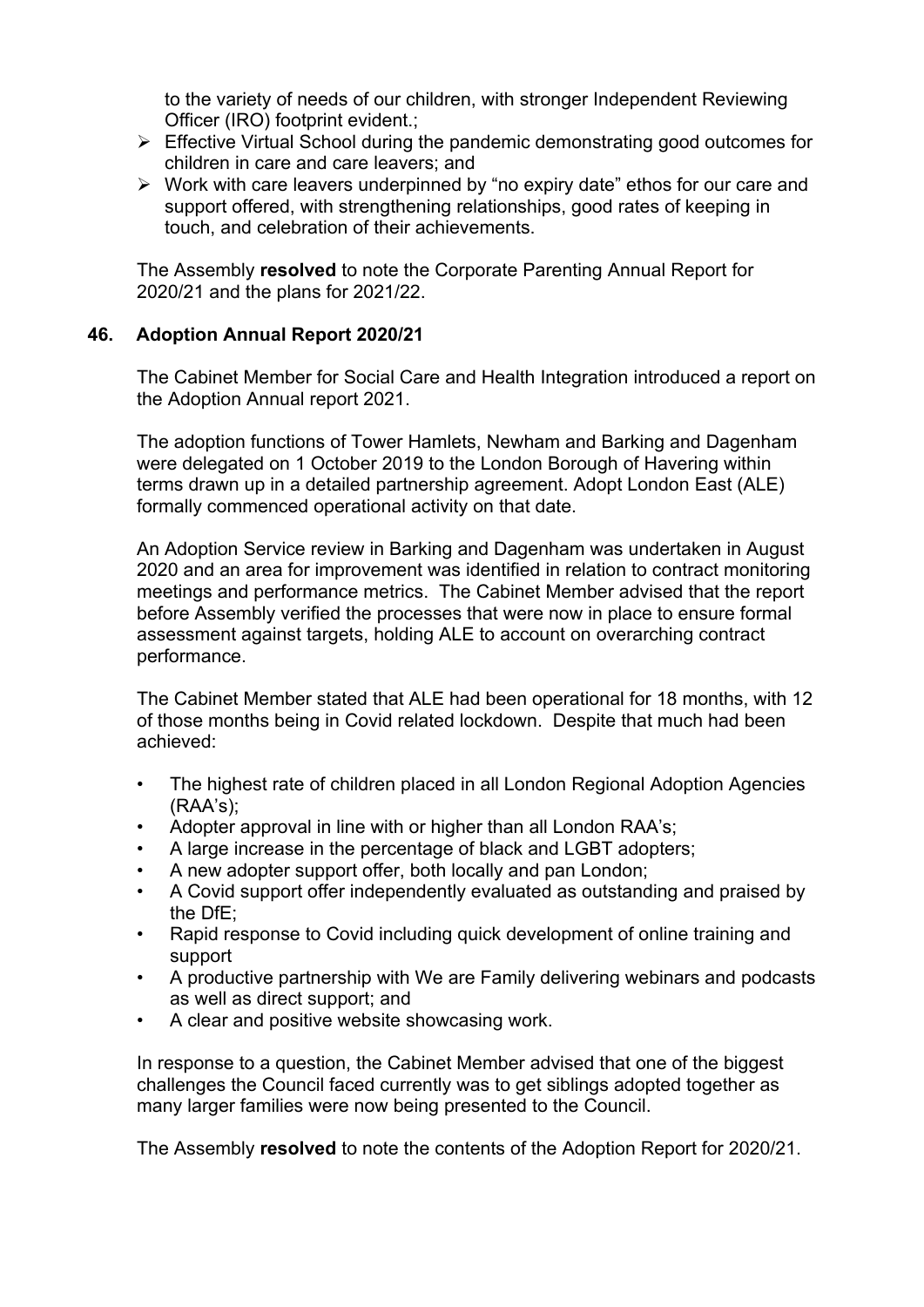### **47. Treasury Management 2021/22 Mid-Year Review**

The Cabinet Member for Finance, Performance and Core Services presented a report on the Treasury Management 2021/22 Mid-Year Review.

The review report provided details of the mid-year position for treasury activities and highlighted compliance with the Council's policies previously approved by the Assembly on 3 March 2021 as part of the Treasury Management Strategy Statement for 2021/22.

The Cabinet Member commented that the focus of the report was on the broader economic picture not just in terms of the UK but globally. These were unprecedented times and the UK economy was facing significant pressure in terms of Brexit, Covid and climate issues. All of those would influence both the borough and the Council either directly or indirectly via inflationary pressures and borrowing rates.

The Assembly **resolved** to note:

- (i) The Treasury Management Strategy Statement Mid-Year Review 2021/22;
- (ii) The economic update covering the increase in inflation and the potential for an increase in the Bank of England Base Rate;
- (iii) That the value of the treasury investments and cash as at 30 September 2021 totalled £170.2m and that the treasury investment strategy outperformed its peer group, with a return of 1.51% against an average of 0.24% for London Local Authorities (as at 30 June 2021);
- (iv) That the value of the commercial and residential loans lent by the Council as at 31 March 2021 totalled £171.5m;
- (v) That the total borrowing position as at 30 September 2021 totalled £1.0 billion, with £331.2m relating to the Housing Revenue Account and £669.1m to the General Fund;
- (vi) That interest payable was forecast to be £12.6m against a budget of £13.6m, representing a surplus of £1m;
- (vii) That interest receivable was forecast to be £8.2m against a budget of £6.5m, representing a surplus of £1.7m;
- (viii) That capitalised interest was forecast to be £6.5m against a budget of £5.0m, representing a surplus of £1.5m;
- (ix) That Investment and Acquisition Strategy income was forecast to be £4.9m against a budget of £6.6m, representing a deficit of £1.7m; and
- (x) That in the first half of the 2021/22 financial year the Council complied with all 2021/22 treasury management indicators.